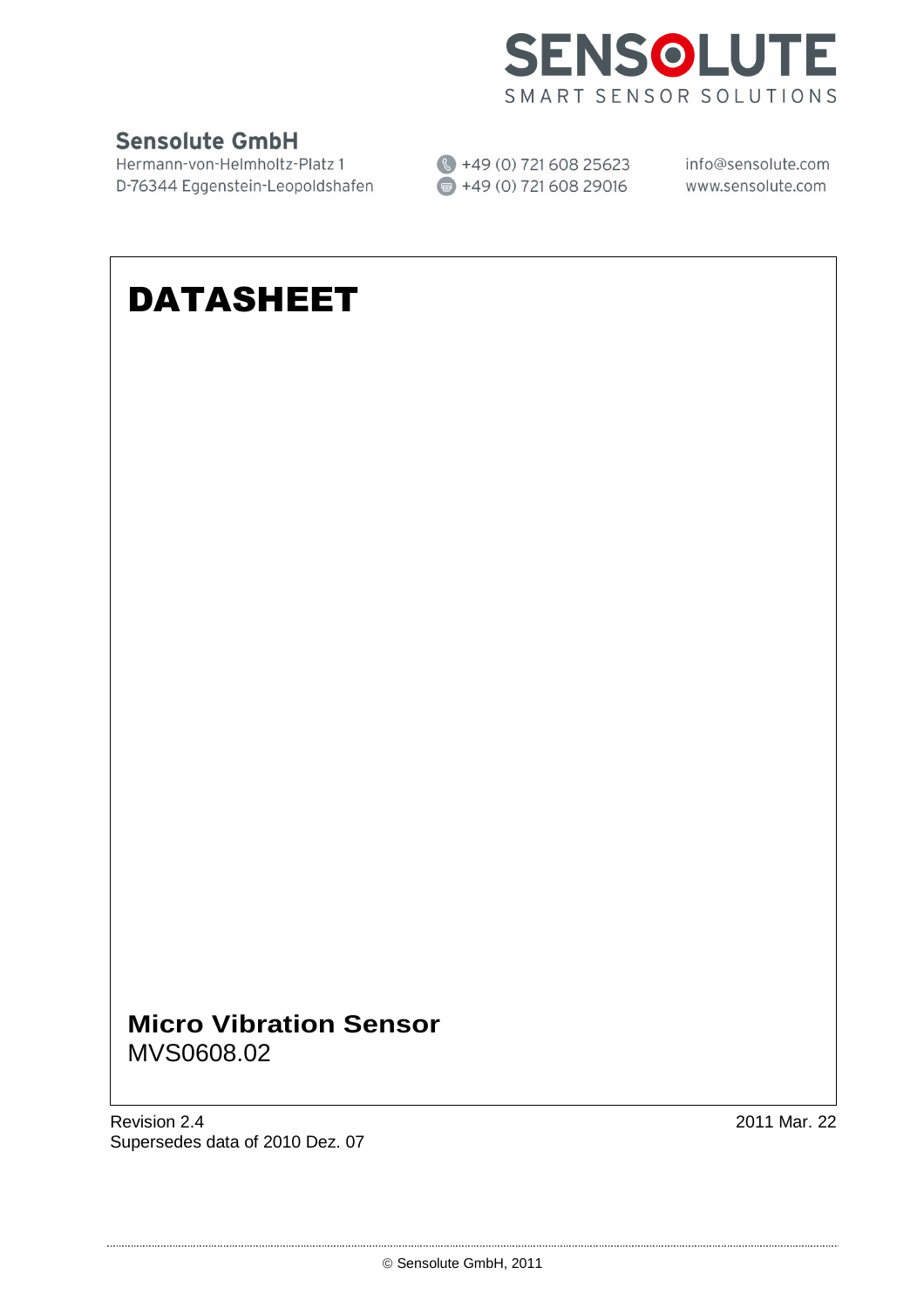MVS0608.02



**MVS0608.02**

#### **FEATURES**

- Omnidirectional vibration sensor
- Wide supply voltage range: 1.80 V to 15 V
- Low operating current
	- (e.g. Icc max. 0.2µA at Vcc 2V and R 10Meg) (e.g. Icc max. 2.0µA at Vcc 2V and R 1Meg)
- Noiseless
- R<sub>On</sub> < 100  $\Omega$
- Protected against environmental stress
- Automated SMT-mounting
- RoHS compliant, lead free
- Specified from -20  $\mathbb C$  to +70  $\mathbb C$
- Size 2.85 mm x 2.45 mm x 1.7 mm
- Reacting point: approx. 50 mg

#### **APPLICATIONS**

- Motion detection
- System wake up low power

#### **MATERIAL**

Package: PCB laminate material Inner contact material: Gold plated Ball: Stainless steel, gold plated

#### **DESCRIPTION**

The micro vibration sensor is used for the detection of slight movements and vibrations by means of a mobile micro sphere. The ball bridges two contacts reducing the resistance between the two external connection pads from several mega ohms (> 30 MOhm) to below 100 Ohms. The sensor is fully passive, requires no signal conditioning, and operates with currents as low as 0.2 µA.

With the aid of tool-specific evaluation electronics, the micro vibration sensor controls the operation of movement-sensitive devices. The micro vibration sensor is utilised for converting many systems to environmentally friendly devices by implementing wake-up and powerdown logic to conserve battery power and bringing energy consumption to a minimum, pushing the availability of green technology and green electronics into new areas of design and application.

The sensor is typically used for applications such as bike computers, remote controls, electronic lock systems, RFiD transponders, GPS tracking systems, wireless sensor networks, illuminated dog`s collars, access control systems, data loggers, bicycle lights, that are only switched on when in motion.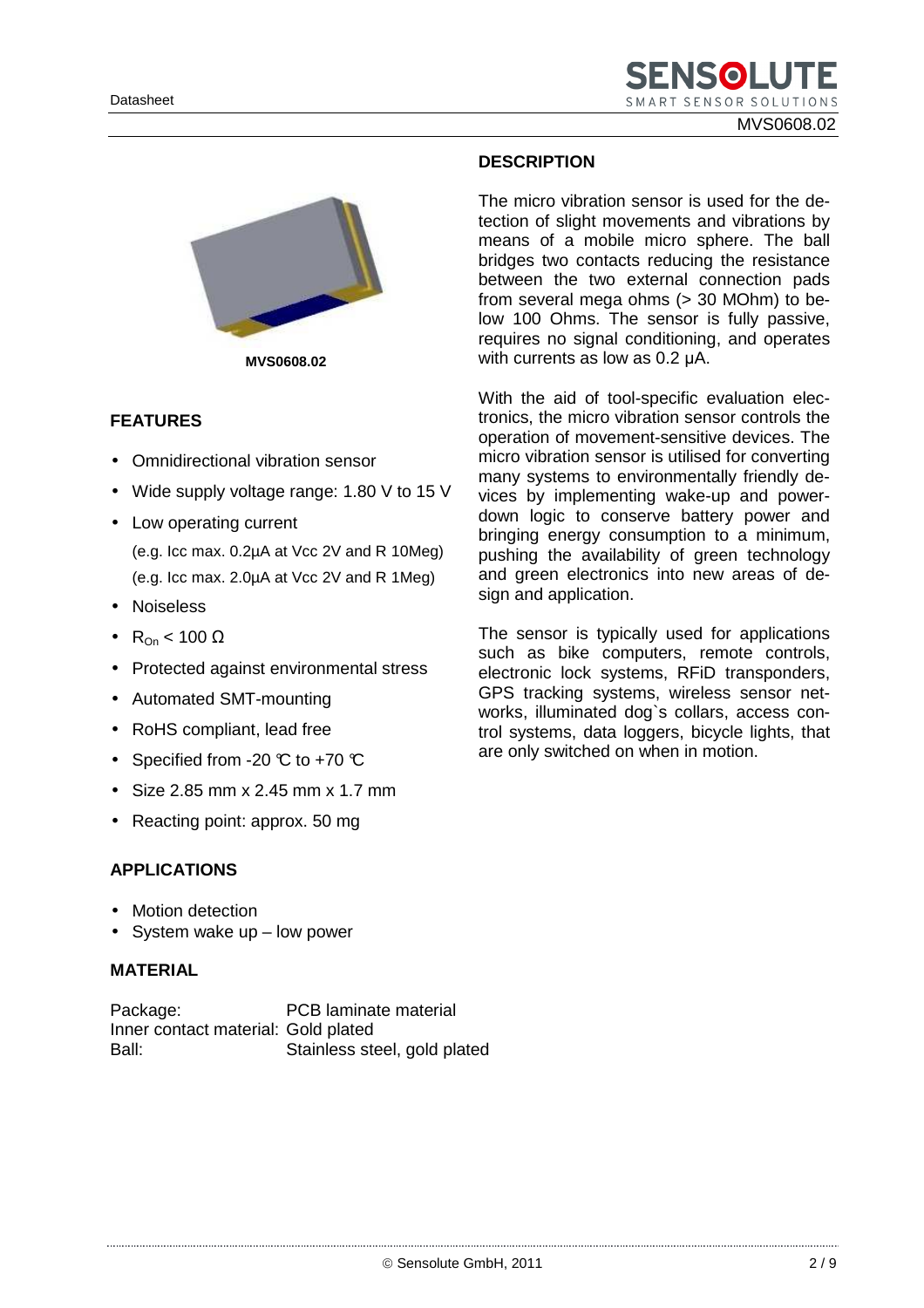## **Index**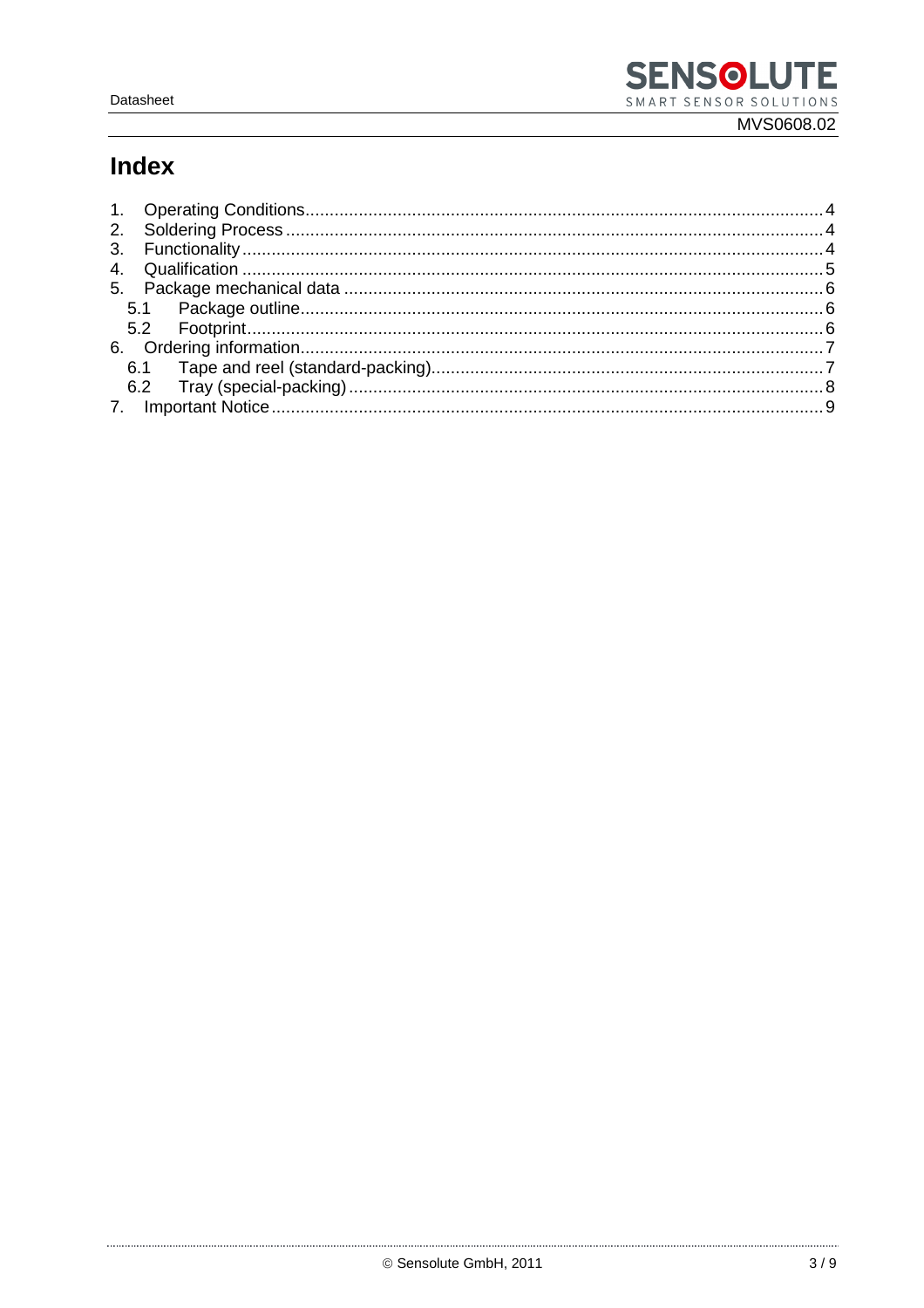#### MVS0608.02

### **1. Operating Conditions**

| <b>PARAMETER</b>              | <b>SYMBOL</b> | <b>MIN</b> | <b>MAX</b>               | <b>UNIT</b> |
|-------------------------------|---------------|------------|--------------------------|-------------|
| Supply voltage                | Vcc           | $+1.80$    | $+15$                    | Vdc         |
| Current                       | <b>ICC</b>    |            |                          | mA          |
| R Open                        | $R_{\rm O}$   | -          | > 30                     | <b>MOhm</b> |
| R Closed                      | $R_{C}$       | < 100      | $\overline{\phantom{0}}$ | <b>Ohm</b>  |
| Operating ambient temperature | l amb         | $-20$      | $+70$                    | $\sim$<br>ັ |

\* Current consumption is determined by the resistance of the application circuit and the supply voltage. The sensor is fully passive, requires no signal conditioning, and operates with currents a low as 0.2 µA.

(e.g. max. Icc 0.2µA at Vcc 2V and R 10Meg)

(e.g. max. Icc 2.0µA at Vcc 2V and R 1Meg)

### **2. Soldering Process**

Reflow Soldering Process 260°C, 10 sec

### **3. Functionality**

A mobile, gilded micro sphere is located inside the hollow space of the sensor. When moving, the micro sphere bridges two gilded contacts by switching over from a high resistive to a low resistive state. When the Sensor is at rest, it is **not necessarily closed**. Only in 70% - 99% of time the sensor will be closed when at rest.

The figure shows the typical characteristics of the sensor in excitation and rest.

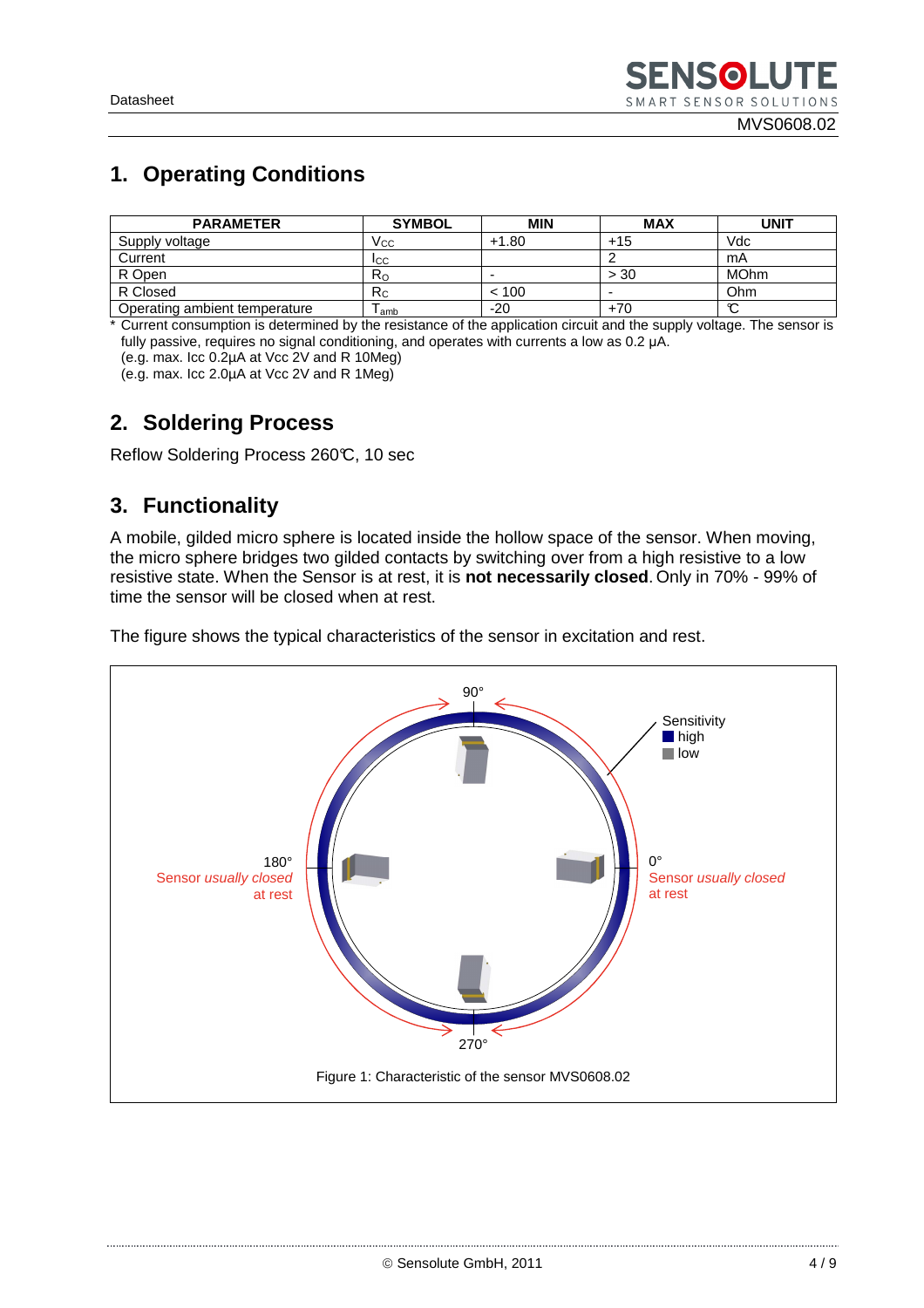### **4. Qualification**

### **High temperature and high humidity storage**

| Test time:        | 48h                                               |
|-------------------|---------------------------------------------------|
| Test temperature: | 50 C                                              |
| Humidity:         | 90%                                               |
|                   | without condensation                              |
|                   | no evidence of internal corrosion after the test. |

#### **High humidity storage**

| Test time:                        | 96 h                                                                            |
|-----------------------------------|---------------------------------------------------------------------------------|
| Test temperature: $40\textdegree$ |                                                                                 |
| Test humidity:                    | 95%<br>no evidence of internal corrosion after the test.<br>no shape distortion |

### **Temperature cycle storage**

| Test cycle: | 8 cycles, $T1 = 65^\circ C$ for 6h, $T2 = -20^\circ C$ for 6h, |
|-------------|----------------------------------------------------------------|
|             | temperature change rate = $3K/min$                             |
|             | no evidence of internal corrosion after the test.              |
|             | no shape distortion                                            |

#### **Non Operation Half Sine Shock**

| Test cycle: | Acceleration 25g at 6msec pulse width                        |
|-------------|--------------------------------------------------------------|
|             | 1000 cycles pos. 1000 cycles neg.; 1Shock/s; 3 axis: X, Y, Z |

### **Non Operational Vibration Test**

| Test cycle:             | Sinus 10  300Hz; Elongation 0.25mm / 0.25g; 5 cycles; 1 axis |
|-------------------------|--------------------------------------------------------------|
|                         | Frequency area A: $10 - 22.28$ Hz, amplitude in A:0.25 mm    |
|                         | Frequency area B: 22.28 - 300Hz, acceleration in B: 0.25g    |
|                         | Sweep speed: 1 Octave/min, Cycles: 10                        |
| Time per Sweep: 4.9 min |                                                              |

#### **Non Operational Vibration Test**

| Test cycle:              | Sinus 10  500Hz; Elongation 3.0mm / 1.5g; 5 cycles; 1 axis   |
|--------------------------|--------------------------------------------------------------|
|                          | Frequency area A: $10 - 15.76$ Hz, Amplitude in A: 3.0mm     |
|                          | Frequency area B: 15.76 - 500Hz, Acceleration in B:<br>1.5 a |
| Sweep speed:             | 1 Octave/min, Number of sweeps:<br>10                        |
| Time per Sweep: 5.62 min |                                                              |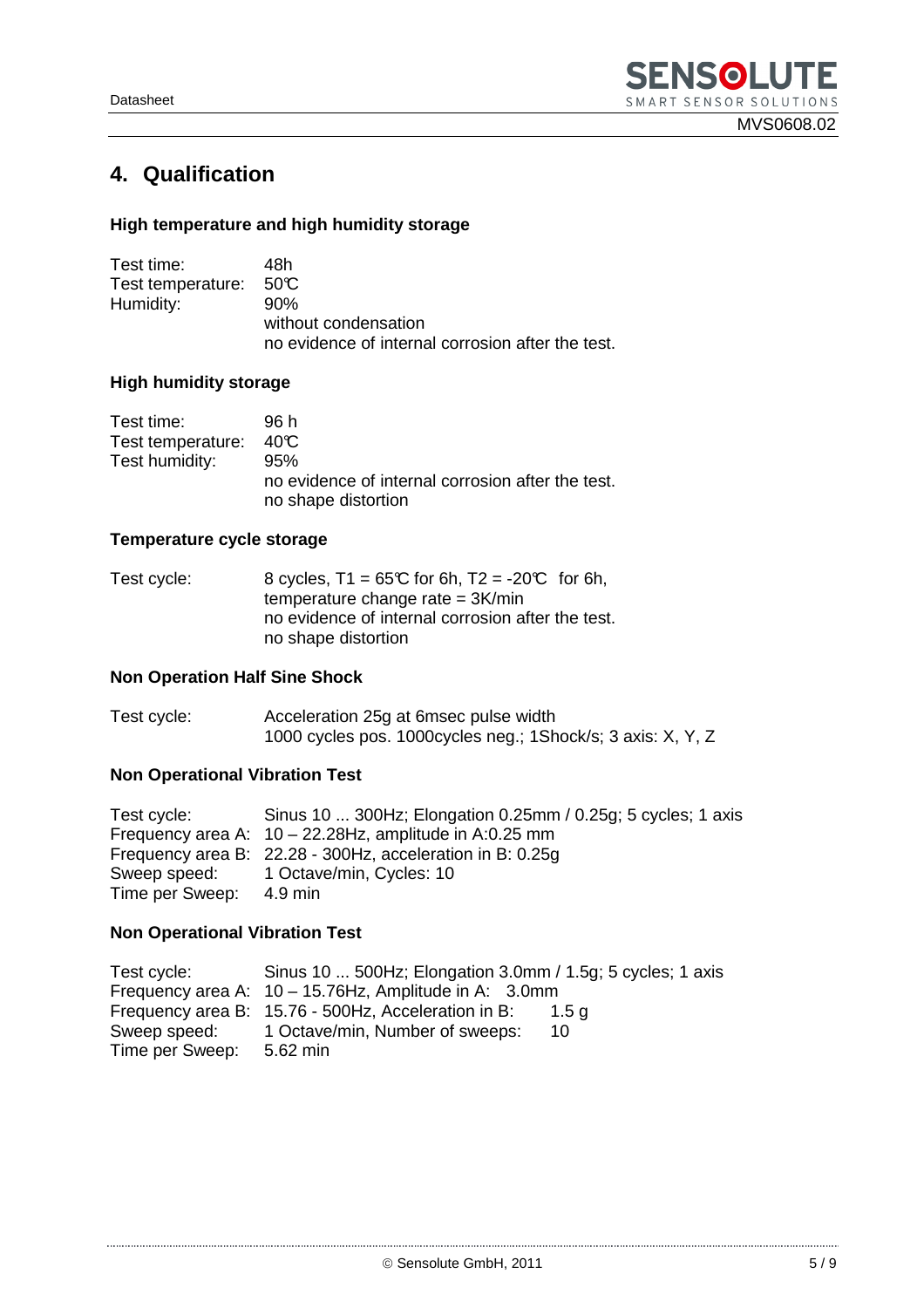### **5. Package mechanical data**

### **5.1 Package outline**



\*Depending on the sensor orientation in the SMD belt or in the tray, the flag can be on the right or left side.

## **5.2 Footprint**

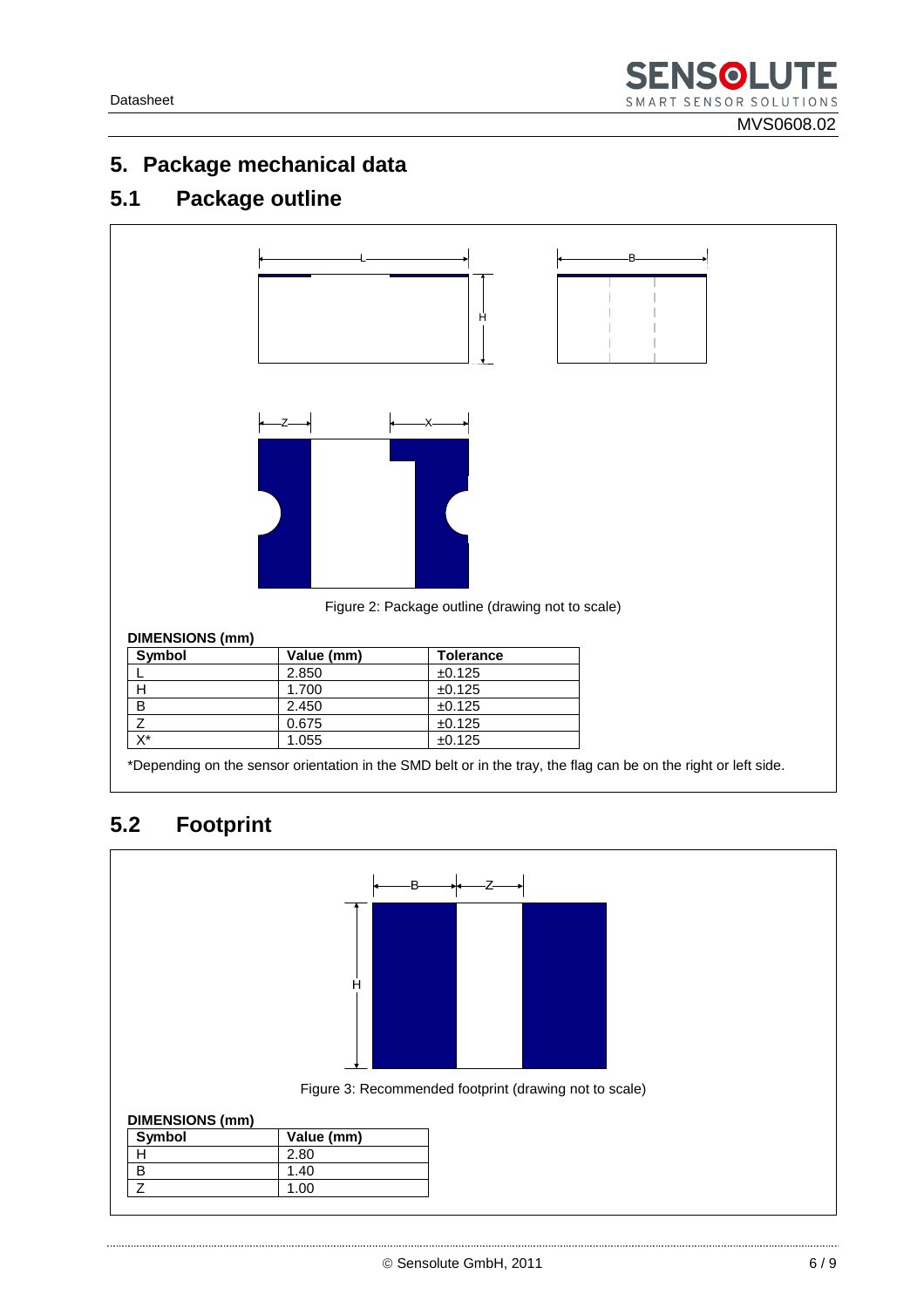### 6. Ordering information

#### Tape and reel (standard-packing)  $6.1$

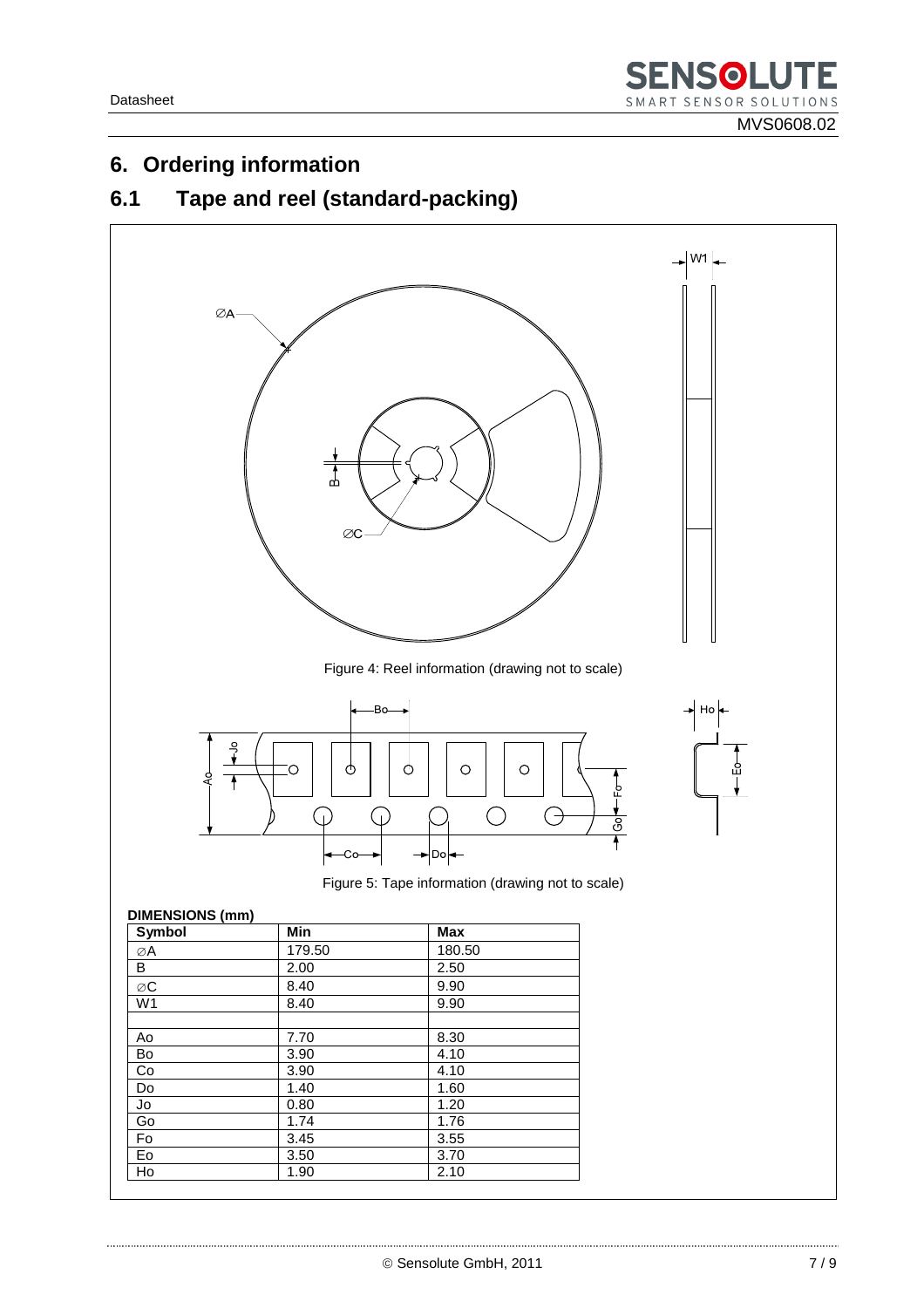MVS0608.02



## **6.2 Tray (special-packing)**